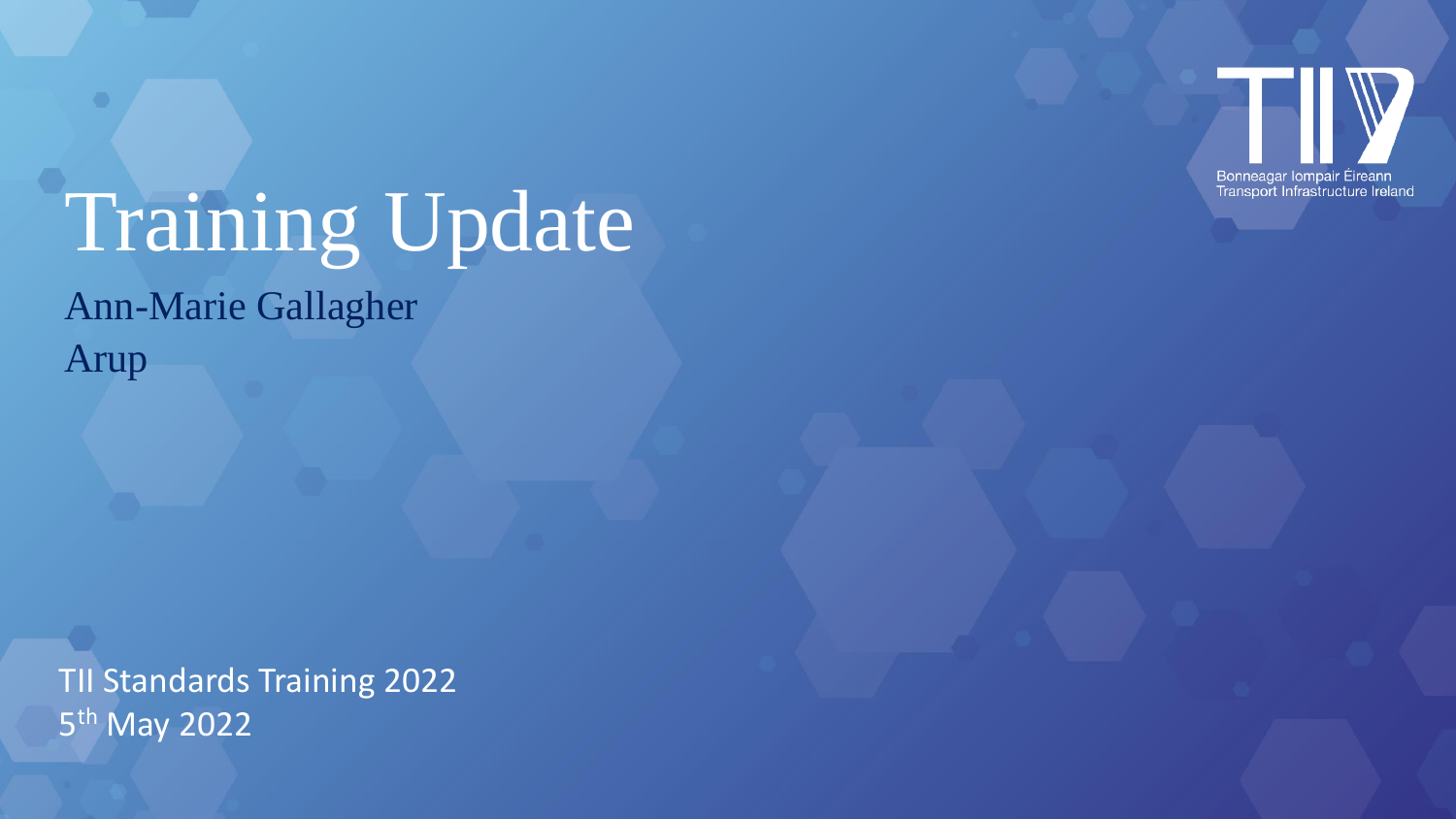## **Training 2022**



TII Standards

#### **Lifecycle Delivery of National Roads Projects**

#### **Phase 1**

• Delivered in November 2021 – included update for Active Travel

### **Phase 2**

- Under preparation later phase of the project Lifecycle – Due for delivery Q4 2022
- Format under consideration – hybrid delivery likely.

#### **Design and Lifecycle of Road Pavements**

- Delivered regularly keep an eye on the Engineers Ireland website
- Due towards end of 2022
- 4 day course with an assessment day and assignment
- Accredited by TU Dublin
- Level 9 programme on National Qualifications Framework
- 5 ECTS credits

## **Geometric Road Design**

- 11/12th May and 25/26th May 2022, Exam 9th June 2022
- Further dates to be confirmed
- 4 day course with an assessment day and assignment
- Accredited by TU Dublin
- Level 9 programme on National Qualifications **Framework**
- 5 ECTS credits

https://www.engineersireland.ie/Professionals/CPD-Careers/CPDtraining-courses-by-theme/Roads-and-Transportation-Training-Courses